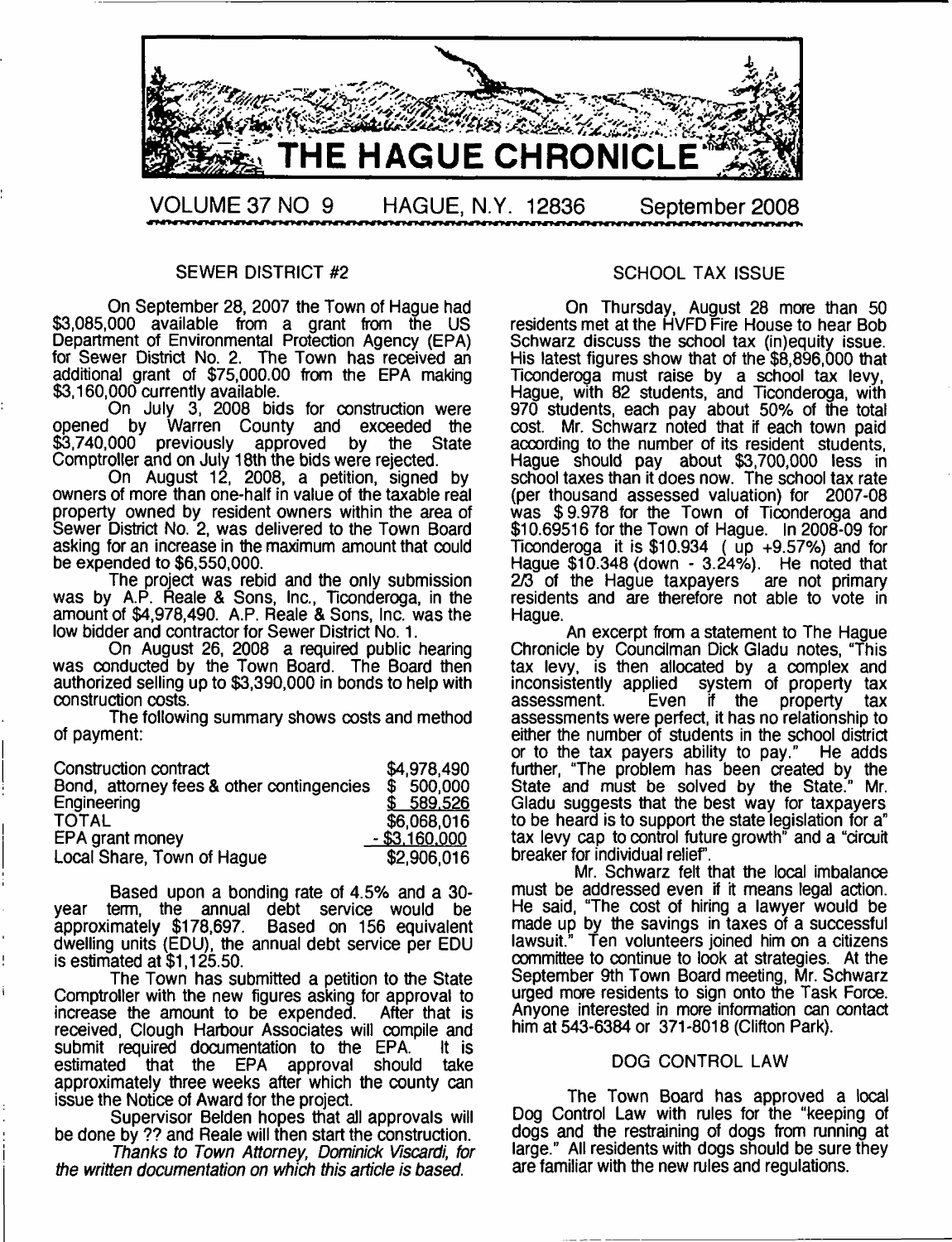We'll give the weather gods mixed<br>s for our recent activities. We had a reviews for our recent activities. beautiful day for our annual picnic at the Fire House pavilion and we thank the Fire Department for the use of their facility. Our members turned out with good eats in abundance and we enjoyed one another's company as we closed out the summer season.

Our next regular meeting will be on September 23rd with representatives from Warren County here to tell us about the varied programs of interest to Seniors - assistance programs, transportation, meals, volunteerism, Members are encouraged to invite neighbors and friends to attend - both to enjoy the fellowship of our active Senior Club and to learn about these available programs.

Unfortunately, our planned trip to Shelburne was canceled due to thunderstorm activity which would have seriously hampered<br>the day's activities. In true North Country In true North Country fashion, by late aftemoon it turned sunny and lovely. We are rescheduling our outing to We are rescheduling our outing to Shelburne Museum for Thursday, October 9, meeting at the Community Center at 9 am. There is no charge for members and nonmembers will pay the reduced entrance fee of \$13. Sign up at our regular meeting or call Pat McDonough at 543-6725 if you wish to sign-up by phone. Let's hope those weather gods smile on us this time! Pat McDonough

## COUNTY INFO FOR HAGUE SENIORS

Warren County provides many<br>ns and information for Seniors. programs and information Candace Kelly, Director of the Office for the Aging and Amy Collins, Director of the Retired and Senior Volunteer Program (RSVP) will be in Hague on Tuesday, September 23, 2008. They will be the special guest presenters at the next meeting of the Hague Senior Citizens Club at 1:30 pm at the Community Center.

All Hague Seniors (50+) and any others who would like to learn about Senior programs in Warren County are welcome to attend. There will be a short business meeting and refreshments will be served after the program.

It's that time of year when we celebrate autumn by participating in the Church World Service CROP Walk! This year the Walk will be on the weekend following Columbus Day on Saturday October 18, 2008, at 1:30 PM.

The CROP Walk benefits hungry and poor people around the world, with 25% going back into the local community, mainly to the local food pantries, with the Hague Food Pantry being one of the beneficiaries.

Registration and the Walk will begin at the Bicentennial Park, on the comer of Montcalm St. and Tower Ave., in Ticonderoga. In case of inclement weather, registration will be in the upper banquet room of the Elks Lodge across Tower Ave. from the park.

The walk will happen, rain or shine, so please dress for the weather. It will be a 4 mile walk through Ti, with a 2 or 1 mile shorter route option. Walkers are asked to get sponsors to give a donation before the walk, and/or the walkers may sponsor themselves. Walkers should get the walker's forms and fill them out ahead of time.

With high fuel prices, food pantries and other charitable hunger and poverty fighting organizations are feeling the strain of lower donations and more assistance requests. Please help participating in the Walk or sponsoring a walker. Participating makes one feel better physically, mentally, and spiritually!

Come join us! For further information or to get a walker's form, call Bev Sann at 543-6299.

#### HAGUE HISTORICAL SOCIETY

We're busy at work preparing for the "Share Your Memorabilia" program on Tuesday, September 30, at 7 pm at the Community Center. We've had several calls from folks who want to bring an item to share and we're hoping that even more will do the same. We expect to have old maps and post cards, documents from Hague's history, photos and lots more - some of which will touch on the Trout House, the Wells Dairy, Graphite, etc., etc., etc.! Please come and enjoy an evening of discovery and history.

After the July clean-up at the Hague Heritage Cemetery, it was agreed that we should return in the fall to continue the work. The Highway Department has installed replacement posts and fence rails and done some mowing of the cemetery. It looks grand! We're going to work there again on Tuesday, October 7, at 10 am, to do some more raking and to plant a few perennials and wildflowers for bloom next spring. So grab your rake and your gloves and bring along a plant, if you can spare one, and help us to continue the care of this special place. [Caution: There is poison ivy in the cemetery, so dress accordingly.) Pat McDonough cemetery, so dress accordingly.)

*THE HAGUE CHRONICLE* is mailed out by volunteers on the Thursday after the third Tuesday of each month. The news deadline is six days earlier. Please send news or address corrections to Judy Stock at **<[HagueChronicle@nycap.rr.com>](mailto:HagueChronicle@nycap.rr.com).**

*The Hague Chronicle* is supported by its readers and you may send your yearly tax deductible contribution (check your label) to the Treasurer, George lanson, at:

> THE HAGUE CHRONICLE PO Box 748 Hague, New York 12836-0748

Editor/Publisher: Judith Stock (518-543-6517) Editor/Publisher, Emerita: Dorothy Henry Our website: [www.thehaguechronlcle.org](http://www.thehaguechronlcle.org) **9/08** | 9/08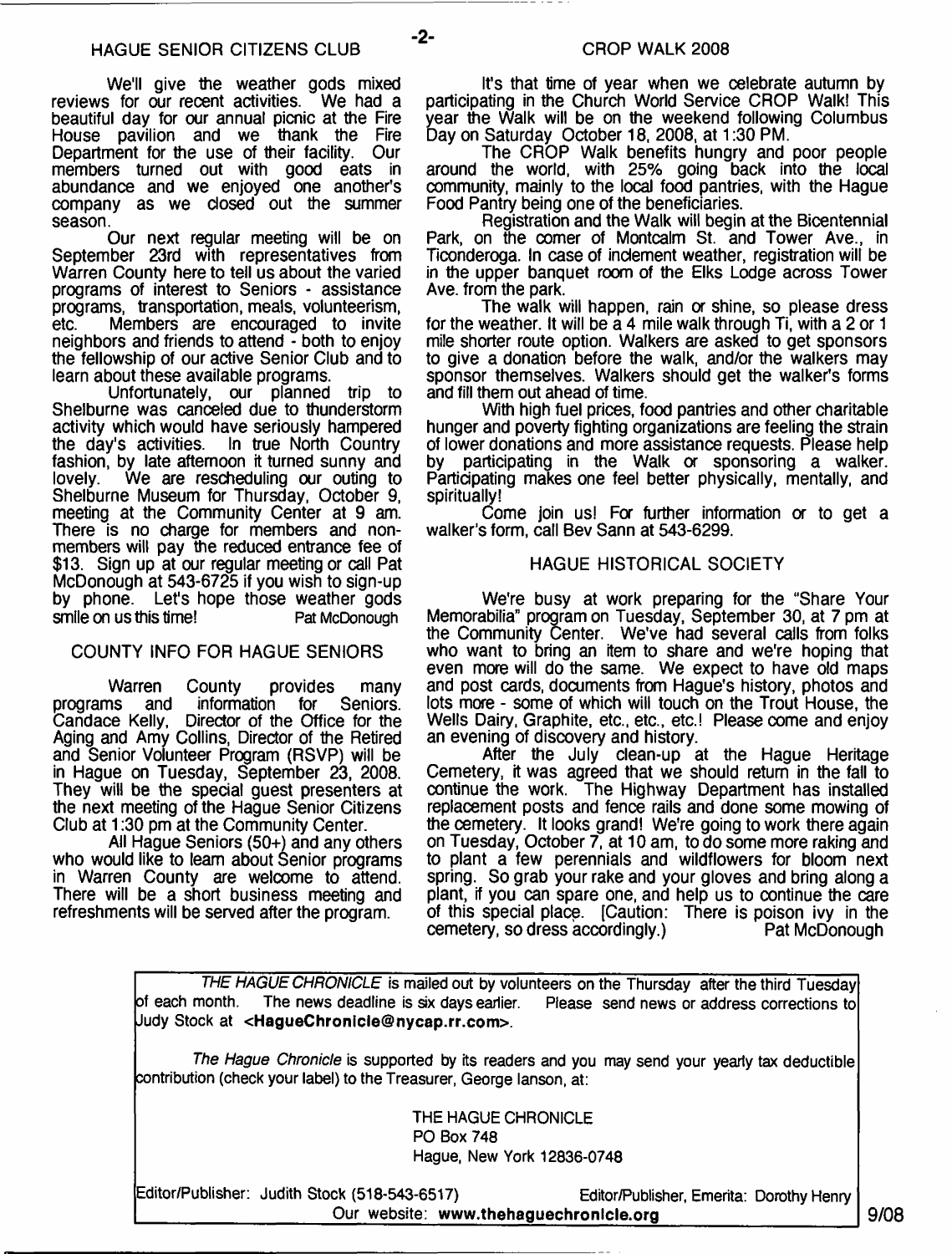The Hague Fish & Game Club hosted over 100 women, in conjunction with Silver Bay YMCA, on September 5, 6 & 7 for range use in the Becoming an Outdoors Women program. While on the range, women from all over the state received instruction on various sporting courses. Over 24 women participated in the shotgun course, 12 in the rifle course, 12 in the handgun course and 4 participated in the muzzleloader course. According to Jeff Peil, ECON official, all the women had 3 days of shooting instruction and fun.

Progress on the ranges is underway. The 100 yards range has been improved by the addition of a wider bridge and downrange backstops. With the permits now in hand the 10'X40' covered shooting stations will be completed. The range will have a 25 yd, two 50 yd and the 100 yd range along with new backstops for ail of the shooting members. This will surely be the place to sight in your gun this season. Remember the annual dues are only \$25 for a family and \$20 for an individual. Memberships will be available at the Fall Fest, The Club, Hague Market, Barely Used Furniture and Ti Barber Shop. Steve Ramant

## **OKTOBERFEST**

Meet the Republican Candidates on Saturday September 27,2008 at the Northern Lake George Resort. Cocktails will begin at 5 pm followed by the traditional Oktoberfest dinner with serving starting at 7 pm. The cost is \$15.00 per person. For tickets and information call 543- 6528 or 543-6020.

## HOLISTIC FAIR

The Priory Retreat House will offer an Holistic Fair from noon to 4 pm on Sunday, September 28, 2008 at The Priory on Pine Notch Road in Chestertown. Participants at the wholesome living fair day will sign-up for their workshop choices on a first come basis starting at noon.

Workshop Choices are Spiritual Direction, Reiki, Inner Peace, T'ai Ch Chih, Movement as Prayer, Bio-Spiritual Focusing, Living Contemplatively, The Healing Energy of Trees, and The Power of the Other Hand: Journaling with Both Hands. Other options for the afternoon include walking the labyrinth, hike the property's forest trails, working in the garden, or reading a book from The Priory's extensive library.

For further information call The Priory at 494-3733 or email <[prioryretreat@yahoo.com](mailto:prioryretreat@yahoo.com)>. For other Priory programs see [<www.prioryretreathouse.org>](http://www.prioryretreathouse.org).

#### BAPTIST CHURCH CONCERT

The Hague Baptist Church would like to invite the community to a concert and the comedy of Peter Whitebird on Wednesday, October 1st at 6 pm. Peter Whitebird is familiar to the area as he was here three years ago. His western style gospel is great and he presents it in a professional manner. Doors will open at 5:30 pm.

Url Utterback

#### ART GALLERY RECEPTION

The Gallery at Hague Creek will hold a reception on Saturday, October 11, 2008 from 5 - 8 pm. The featured artist will be Wendy Soliday from Silver Bay whose works are on display.

#### HARVEST DINNER

The first annual Warrensburgh Riverfront Harvest Dinner will be hosted by The Grist Mill on the Schroon Limited on Columbus Day, October 13, 2008 at 6 p.m. This seven course meal which includes dessert and wine pairing with each course, will be offered for \$39.95 per person. The event is sponsored by Warrensburgh Beautification and Adirondack Harvest in partnership with the Thurman Fall Farm Festival, and will showcase locally grown, raised and prepared ingredients. Seating is limited and tickets may be purchased in advance by calling 466-5497.

#### LGLC FALL EVENTS

On Saturday, September 27, from 10 am - 1 pm join herbalist and naturalist Nancy Scarzello (and nature writer for *The Hague Chronicle)* on an end-of-summer exploration of Gull Bay Preserve. Nancy will help you search for mushrooms, woodland plants and creatures as you make your way to the great blue heron rookery (rookery not active this time of year).

On Saturday, October 11 (raindate is October 12) a fall foliage hike will start at 9 am at the Cat and Thomas Mts. Preserve, Bolton. Participants will be led by guide John Crist on this annual 7-mile hike through the autumn woods and to the mountain summits and ridgeline. This is the perfect opportunity for anyone who has not yet experienced the Preserve's breathtaking views and interesting trails!

Discover Lake George through these free events sponsored by the Lake George Land Conservancy (LGLC). For required<br>registration. call 518-644-9673, email 518-644-9673, <[shoffman@lglc.org](mailto:shoffman@lglc.org)>, visit <[www.lglc.org>](http://www.lglc.org) or stop in the LGLC office, the Macionis Family Center for Conservation, at 4905 Lake Shore Drive in Bolton Landing.

#### PRAYER BREAKFAST

The Men's Prayer Breakfast continues on October 10, November 7 and December 5 in Brookside Community House at 7:30 am at the Silver Bay YMCA of the Adirondacks. All are welcome. For more information call the Spiritual Life Center at 543-8833, x293.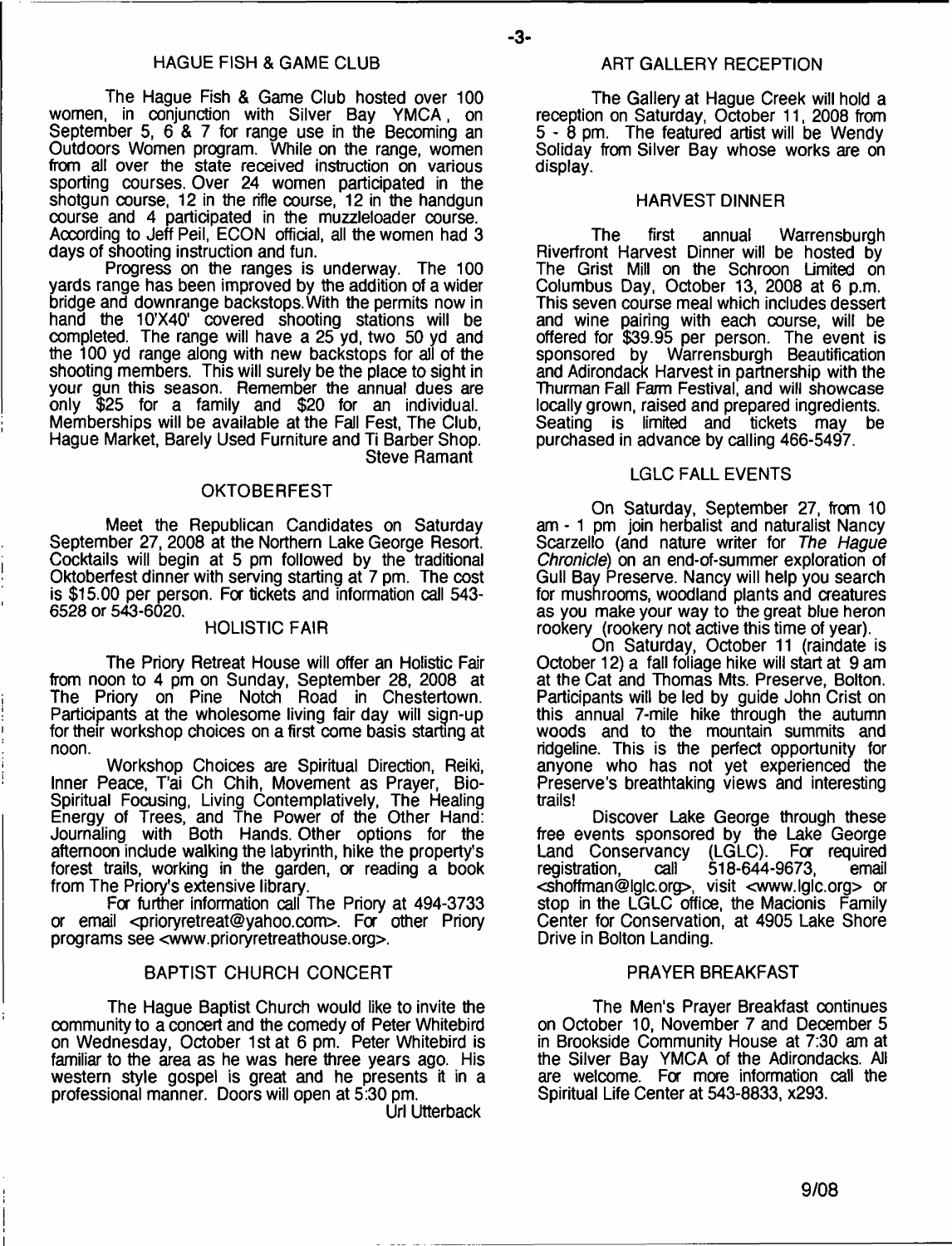## ZONING BOARD OF APPEALS - 8/28/08

**-4-**

Chairman Goetsch and members Bill Pittman, George lanson, Lindsay Mydlarz and Martin Fitzgerald, II were present. Glenn McKee was absent and there is one vacancy on the Board.

Public hearings were held on applications of Kossbiel, Beneduce and Miller.

#### KOSSBIEL (12.14.-1-21) 9651 Lakeshore Drive (OC  $\overline{\mathbf{u}}$

The applicant is requesting a Variance for sideline setback and percentage of coverage so he may install a 14' x 22' open deck to the front of a house and a 54 sq. ft. walkway with stairs, mostly over an existing cement staircase, to provide two means of egress from the current structure.

The Board held this application over until the next meeting as they want the applicant to submit a survey of his property, rather than relying on neighboring surveys, so that the property lines will be dear.

## BENEDUCE (93.19-1-81 7776 Lakeshore Drive RC

The applicant is proposing to construct a 1026 sq. ft. two story addition to a non-conforming house. If approved a portion of existing structure will be removed. The proposed addition will be 54 feet from the lake and be located on the west side of the current structure.

The Board approved the application with conditions that a holding tank be used, since the septic system is not in compliance, and a stormwater plan must be approved by the ZEO.

MILLER (43.17-1-7) 27 Springdale Manor Dr. (TR-1)

The applicant would like to build a 392 sq. ft.<br>I to an existing non-conforming house. The addition to an existing non-conforming house. addition would be an increase of 50% to a nonconforming structure.

The Board approved the application with the condition that the rear line setback be kept at the current 4 feet.

## GUERRIER-HINTZE <25.2-1-281 157 West Hague Road (OC-1)

The applicants would like to build an addition to an existing house that sits 54 feet from a brook. approved the addition would sit 44' from the brook.

A site visit was set and the application will be on the agenda for next month.

## PLANNING BOARD - 9/4/08

Chairman EJ Siwek and Planning Board members Bruce Clark, John Brown, Roily Allen, Martin Fitzgerald, Sr. and Pam Peterson were present. Dick Frasier was absent.

CLARK (43.5-2-18. 19. & 201 9015 Lakeshore Drive (Hamlet)

The applicant is requesting a minor subdivision of three lots. If approved a total of 4 lots will be created. Zoning issue: 150-6 Review of a minor subdivision.

A site visit was set and the public hearing will be held at the next meeting.

#### JOHNSTON (60.5-1-5) 8746 Lakeshore Drive  $(TR-1)$

The applicant is proposing a 2367 sq. ft. addition to an existing home, which sits 70' from the MHW of Lake George. If approved the structure shoreline setback will be 52' from the MHW of the lake which is new construction within 100' of the lake requiring site plan review by the Planning Board.

The Planning Board voted to approve the application as submitted with a condition to put more buffer in with natural, native plantings along the shoreline where previous cutting has occurred.

## TOWN BOARD MEETING - 9/9/08

Supervisor Dan Belden and Coundlmen Rudy Meola, Dick Gladu and Mark Martucci were present and Edna Frasier was absent.

At 6 pm the Board held a Public Hearing on<br>popsed Dog ordinance. Several lively the proposed Dog ordinance. opinions were given by residents of New Hague Road.

A short Public Hearing, required by state rules as part of the franchise renewal process, was then held on the Time Warner cable service agreement with the Town. The Town will renew the agreement and the Board chose not to make any changes that would see costs passed along<br>to customers. Supervisor Belden noted that Supervisor Belden noted that installation still needed to be done on Decker Hill Road to the Sewer Plant and New Hague should<br>be on the plan for next year. The cable be on the plan for next year. representative said that he couldn't guarantee a timetable because "Time Warner will prioritize."

A moment of silence was held for Ethel Gunther and Graham Michael.

There was some discussion about the zoning code and appendix E on rental of single family houses and the need for an additional step in the process to change it. Councilman Gladu said that he will try to see that the process continues.

Bob Schwarz thanked the Board for allowing him to publicly put on record his work on a School Tax Task Force. They hope to "make waves as to unfairness of the imbalance" between Hague and Ticonderoga. (See related article on page 1.)

Councilman Meola questioned items in the minutes relating to Sewer District #2 that indicated additional costs. Supervisor Belden said that one problem was getting easements in Friends Point and the other was for insulated pipe on 9N which was not in the original plans. Myles Peterson noted that cost resulted from negligence on the part of the sewer engineers since they did not talk to DOT first.

## Committee Reports:

Assessor/Justice - Councilman Gladu reported that the data entry in the Justice's office has been all caught up to the end of August and necessary submissions have gone to the state.

Cont'd on page 5 - Town Board G/08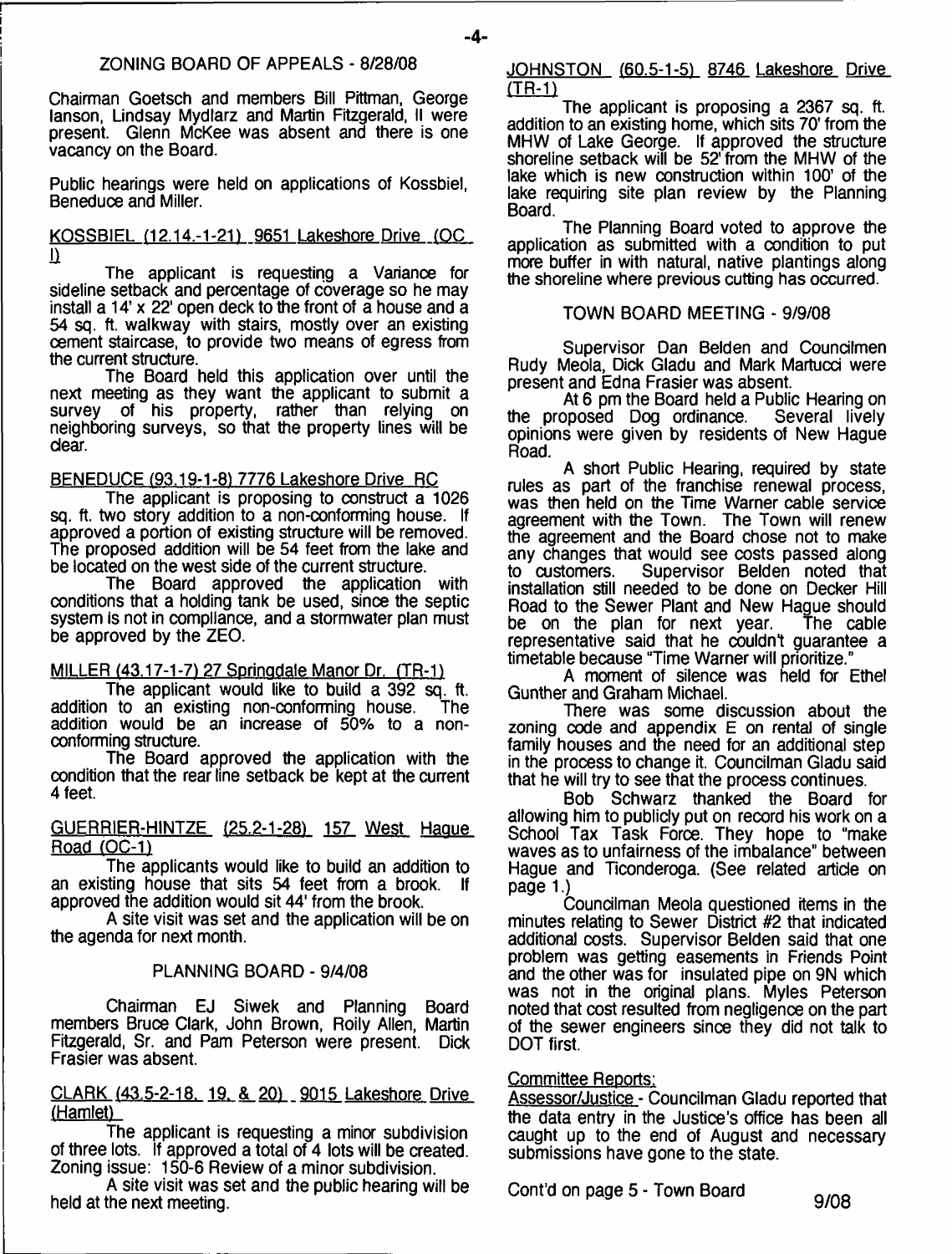Buildinas & Grounds/CC - Councilman Martucd said he has a proposal for the work to be done outside (steps, back ramp, etc.) and has someone currently on the payroll who would do the labor. The Board decided to advertise for a "request for proposal" (RFP) and include labor and materials.

Highway - Highway Superintendent Don Smith reported that paving had been done and they are starting to get sand in for the winter. A problem with catch basins and a storm water drainage problem in Pine Cove were addressed. Councilman Martucci reported that the Highway Budget is short on fuel costs and the Board moved \$6,000 into that budget account.

One of the trucks is due on a 20 year schedule to be replaced. Councilman Meola mentioned a problem with bids submitted and feels that there should be sealed bids.

Museum & Historian - Pat McDonough, President of the Hague Historical Society, sent a letter thanking the Highway Department for their work on new railings for the Pine Orchard Road cemetery.

Personnel - Coundlman Gladu reported that Kim Coffin is a candidate for the Office Assistant position helping with data entry and acting as Recording Secretary for the Planning and Zoning Boards. The Board approved hiring her for this part-time position subject to evaluation in 3 months.

Recreation/Promotion & Youth - Councilman Meola reported that 25 kids took part in the Silver Bay YMCA sponsored "Silver Camp." Participation varied some weeks and the Town shared in the cost. The Warren County Youth director and Coundlman Meola visited the program and were very pleased.

Sewer District #2 - The Town is waiting for an approval from the EPA and NYS Audit and Control. (See related article on page 1.)

Town Park - Two signs are needed - one for beach capacity and another for beach closed when lifeguard is out. A couple of hundred dollars were received through the recydable containers that were put out.

Under other business, the Board:

1. Considered an employee's request to return to ful health insurance coverage.

2. Approved a request by Pride of Ticonderoga foi \$1000. Hague residents are eligible to apply for the grant Pride received which helps with emergency repairs. Bruce Clark from Hague serves on the Boarc for Pride.

3. Received a request from the Hague Senior Citizens to increase funding toward Memorial Day Parade Celebration to \$6000. The request will be put in foi budget consideration.

4. Approved purchase of a billing system in the amount. of \$2730. It includes installation and will be used for the sewer bills of both districts.

5. Approved the Local Law on Dog Control.

## 2009 BUDGET PROCESS

The budget process for the Town of Hague for 2009 is beginning. The departments submit their estimated budgets to the Budget Officer<br>(Supervisor Belden) by September 20th. The (Supervisor Belden) by September 20th. Budget Officer must file his tentative budget to the Town Clerk by 9/30/08. The Town Clerk submits the budget to the Town Board by 10/5/08. The Town Board will review and prepare the Preliminary Budget and a notice of a public hearing will be sent out at least 5 days before the hearing. The public hearing on the budget will be held on the Thursday following the General Election.

## OSTEO CLASS

An Osteo Class - light exercise with weights - is being held every Tuesday at the Moses Ludington Hospital from 1:30 pm to 2:30 pm.

## T'AI Jl

Mae Pagan will hold t'ai ji classes this fall on Tuesdays from 6 - 7 pm at the Hague<br>Community Center. The session runs from The session runs from October 7 to December 16 and the fee is \$12 per class or \$10 per class for seniors. For more information contact Mae at 543-6605 or email  $\leq$ returntomountain@yahoo.com>.



**9/08**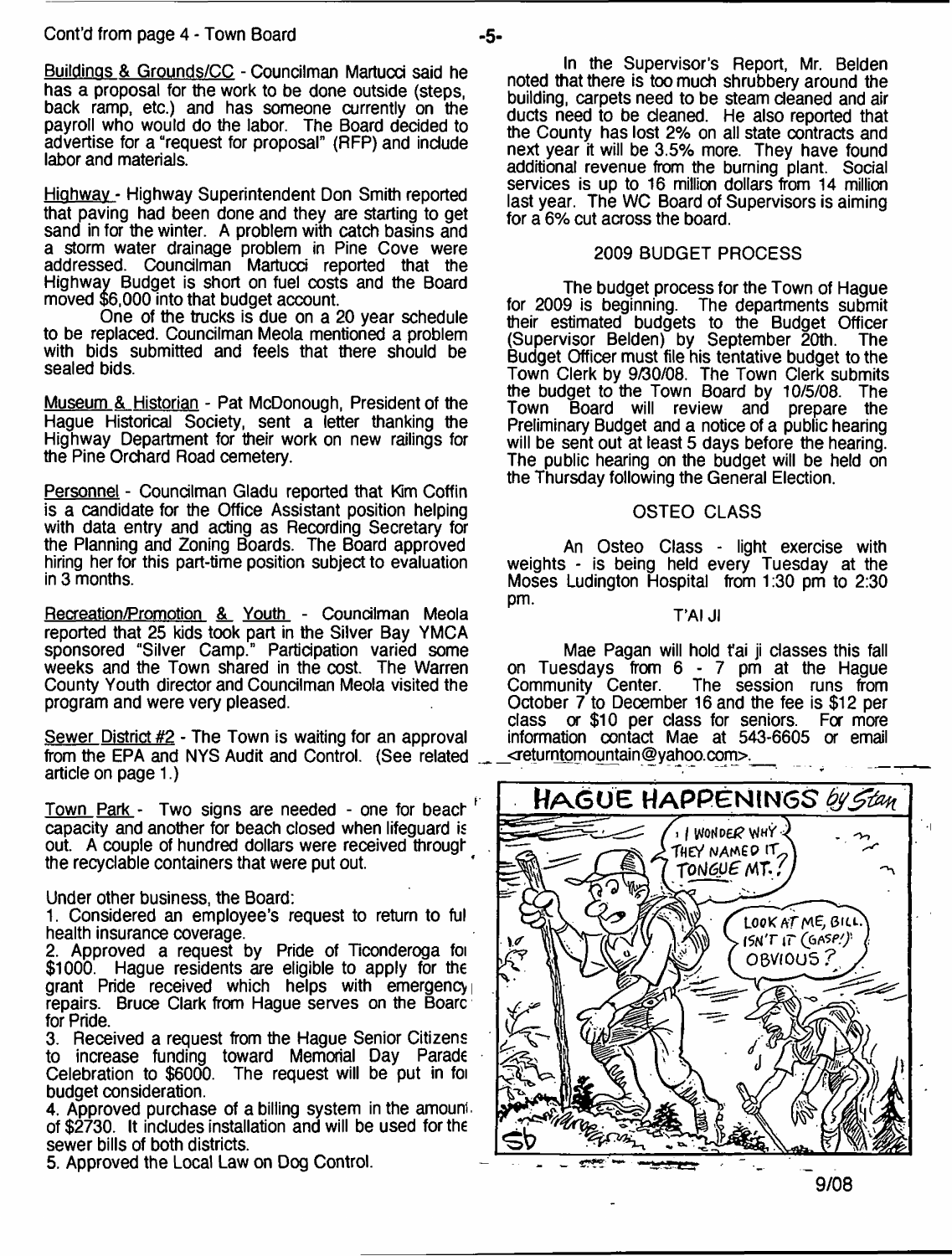At our September meeting, EMT leaders Renee Swinton and Lu Megow presented Gerry Boyd with a framed document of highlights of his 54 years as an EMT, along with a life membership in the department. Gerry has dedicated nearly all of his adult life to our service, and we are eternally grateful.

Also, in the way of honors, Jocelyn Fischer, daughter of Pam and Rob Fischer, and Jeffrey Fortier, son of Joann and Richard Fortier were recipients of this year's Department scholarships. Congratulations to both.

In other news, out of necessity, a new building security system will be installed at the Fire House. Many thanks to Chris Chiovoloni of Vortex Technologies for his assistance with this process.

Mark Saturday, October 11, 2008 on your calendars as the date for our annual fall dinner with service from 4:30 - 7:30 pm. This years format will be a sumptuous Italian Buffet with dishes prepared by culinary masters within the department. Bring your appetites with you. Adults \$10, 12 & under \$7.00. Raffles and take outs will be available.

We would like to thank the many merchants in Hague and Ticonderoga, as well as the Silver Bay YMCA of the Adirondacks, for your generous support of recent fund raisers.

On a serious note, Chief Jim Young said that the past year has been one of the busiest and deadliest periods for our firefighters and EMS personnel that he can remember. From September 1, 2007 through September 30, 2008 there have been 216 fire and EMS calls using a total of 3, 932 man hours. There have been 6 fatalities; four in cars, one motorcycle, and one natural cause on Lake George. It has been a tough period for our department.

In additional news, we have purchased a new Fire-Rescue boat to replace our current 21 year old vessel. As the department covers approximately 50 miles of shoreline in Warren, Essex and Washington counties, including approximately 1,050 structures, we felt it prudent to obtain a boat that could better service our coverage area than the existing craft. We have had a total of 6 emergency calls on the water this season, most of a very serious nature.

The new boat will have more functionality than our current one, and includes a 650 gpm fire pump, a deck mounted water nozzle, a side access door for easier access and egress, a Garmin radar unit and a GPS chart plotter to aid in location accuracy and response time. The boat is a 27 foot Boston Whaler of a similar console configuration as our present vessel. It will be powered by twin 225 HP Mercury four stroke engines with a top speed of 50 mph.

Watch out for bicyclists this time of year, especially on narrow winding roads.

Joe McCranels





**Excerpted from the April 1976 Issue of** *The Hague Chronicle:*

## "NOSTALGIA"

.Captain Charles Henderson [of Landsdowne, Pa.] writes: "I'm sorry to learn from the Ti Sentinel that Aunt Mamie Beste has gone on from us to that happier land. I can remember as a boy carrying empty bottles in a wire carrier from our cottage at Hague up to Sentinel Pine Farms to get the fresh supply. Miss Alden and Miss Beste had a beautiful herd of Jersey cattle. Of course, when Ham Crabbs, my brother Jim and I had to pick our way, carefully, through the pasture over the fields to the bams and make our exchange of empties for fulls, we got a chance to talk with the proprietors. Did you know that they took their old touring car over the hill on the old military road, from Bolton to Hague, sometime in the 20's with axe and saw to clear the way? That was a few years before the construction of the Tongue Mountain Parkway, now highway 9N.

"As kids we caught lots of fish just off the mouth of the brook that ran through the farm - there was no Cape Cod Village, no Norwood Shores, no Springdale Manor then - just field and pasture.

"Bob Henry's big dock and boat-house had not been built, he didn't yet own the property, it was the Watrous house. And while Enid Alden and Mamie Beste were herding Jerseys and supplying marvelous milk and cream to a lot of summer visitors, the Lake George Steamboat Company struggled through World War I with the 'Mountaineer' and 'Heron' substituting for the big steamers, Horicon, Sagamore and Mohican. Those were the days of history!"



CREATIVITY CONFERENCE

The First Annual Creativity Conference will be held October 4 and 5, 2008 at The Fort William Henry Resort and Conference Center in Lake George Village. The conference, titled "Creativity: Let it Be Life," will feature speakers from around the country offering a variety of workshops and is open to the public.

Beverly R. Down, a Lake George-based Creativity Coach and one of the key organizers of the event, said it's designed for those whose lives are informed and sparked by creativity in any form, whether it's the arts, professional development, spirituality, or in family life.

For required pre-registration or more information visit <[www.creativityconference2008.com](http://www.creativityconference2008.com)> . Q /no **y/uo**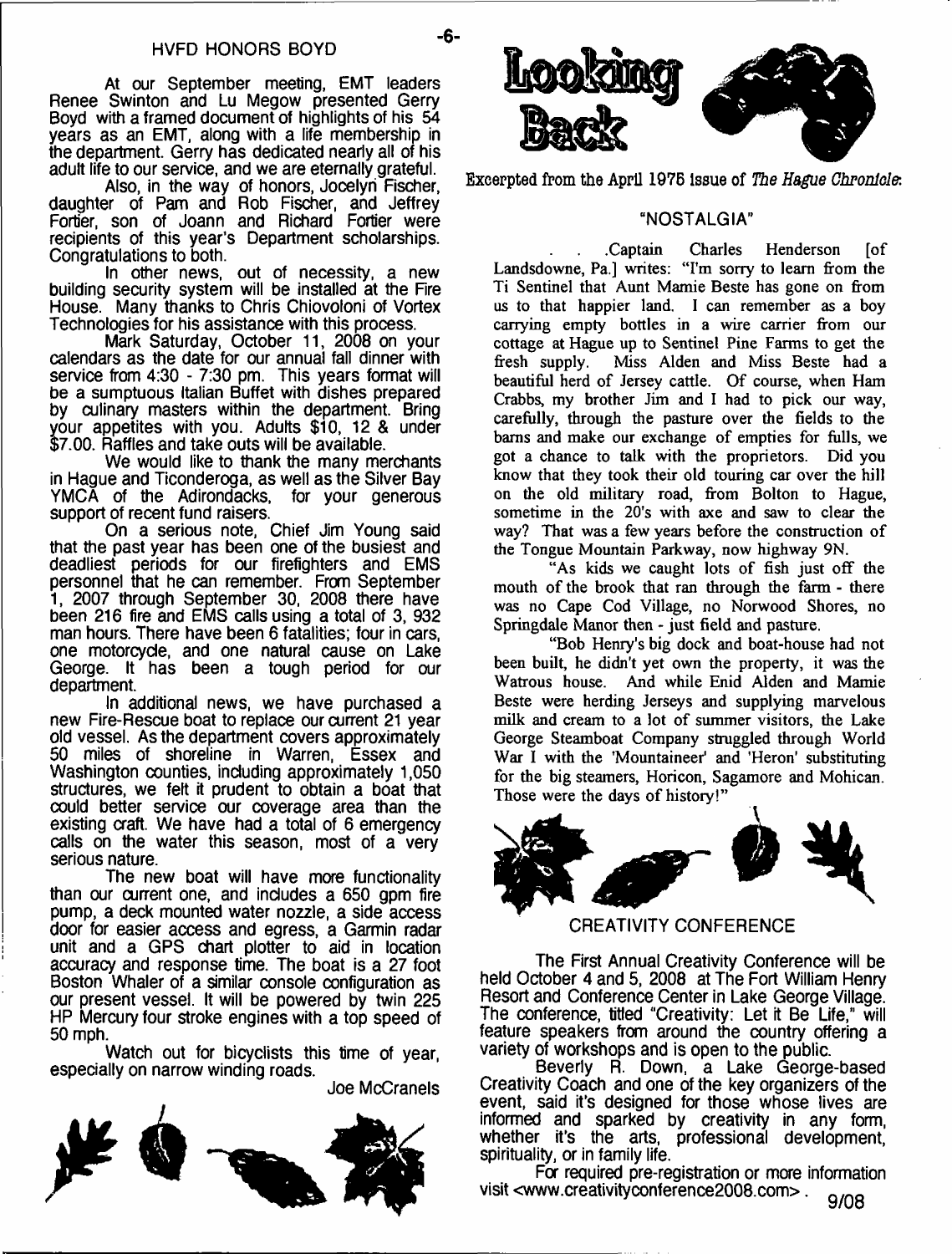# *-SGUhJVIbJGS-*

MARRIED: Tasha Braisted and Robert McLoughlin on July 19, 2008 in Ticonderoga. Tasha is the daughter of Jim and Erica Braisted and the late Josephine Lambert Braisted of Hague. Tasha and Bob make their home in Albany.

DIED: Ethel Francis Gunther, 87, of Hague and Tucson, AZ on August 20, 2008 at the Moses-Ludington Hospital in Ticonderoga. Ethel is survived by her husband Victor W. Gunther; her three children, Wayne V. Gunther of Ridgecrest, CA, Barry W. Gunther of Tucson, AZ, and Wendy G. Kroft of Marina Del Rey, CA; and by three grandchildren and one great-grandchild.

DIED: Elisabeth "Beth" Cockrell, 92 on Aug. 26 at Westminister Canterbury in Charlottesville, VA. Beth is survived by her sons, David Craig Cockrell, of Oneida, NY and Robert Cockrell Craighurst of Charlottesville, VA and her brother Bruce Craig of Hague. Beth was the daughter of Ralph and Elisabeth Craig, longtime seasonal residents of Hague. Beth started the square dancing tradition at the NLGYC 50 years ago.

CONGRATULATIONS: To Chris Streeter whose home designs are the featured cover story in the Fall 2008 issue of the Southern Utah Home & Garden Magazine. The article notes that Chris is "an artist who uses construction materials as his palette." Chris stated that his company, C & S Homes, has a mission "to use state of the art materials of enduring quality to put out a first class product that is both architecturally and aesthetically pleasing." Chris architecturally and aesthetically pleasing." grew up in Hague and is the nephew of Ruth Robbins. He now makes his home in St. George, Utah.

#### AFTER SCHOOL PROGRAM

Silver Bay's After School program is held at the Ticonderoga Elementary School through the school year. On average, 20 students daily spend their afternoon with Silver Bay staff in a slew of activities ranging from hikes to computer work and homework help. Activities run from 2:30 to 6 p.m.

Silver Bay is enrolling students in grades K-6. Parents can pick up an enrollment form at the school. The fee is \$16 daily or \$42 weekly.

## SILVER BAY SPOTLIGHT ON ABC

Judy Woodruff, longtime Silver Bay resident, hosted a segment on family vacations for Good Morning America The piece included footage of Silver Bay and aired on Sunday, September 7th. A video of that segment is available online. Go to <<http://abcnews.go.com/GMA/>>, search for: dirty dancing getaways and then dick on the "Dirty Dancing Getaways" video from Sep. 7, 2008.

# **W E 'A 'rt& 'R** *rhfOrrJ'ES*

 $-7-$ 

# *fnj Jo'Anne (DeTranco*

## August 18 to September 12, 2008

The last two weeks of August had some of the best weather of the entire summer. It was sunny and warm with very little rain. It gave the ground a chance to dry out. The grass has remained a lush green the entire summer. The mild winter combined with ample rain has produced excellent crops of acorns, pine cones, and berries. Look in the tops of the pine trees. They are covered with cones. Even my wild apple tree that never bears any fruit has many, many apples.

On August 20, Hurricane Fay dropped 25" of rain in Florida. Can you imagine that much water and rain? It makes the 12" of rain we received in June and July look like a drop in the bucket. Guess we should not complain.

The days continue to get shorter by a few minutes every day. The sun sets about 7:30 and rises after 6 AM. Autumn will start in another week on September 22. The maples are starting to turn red. There were freeze warnings for a widespread area of the North Country on September 10th. Temperatures dipped into the low forties here. Saranac Lake had the lowest temperature of 38 degrees. We are fortunate here in Hague to have the warm waters of Lake George protect us from a frost until later in the season.

Mosquitoes and black flies, usually gone at this point in the season, have been plentiful even during the daylight hours. They are particularly pesky if you are watering the garden. Keep your insect repellant handy.

It rained on August 17-19 as a cold front moved in. There were overnight showers on August 25. On September 6 there were scattered showers and again on September 9, thundershowers moved through in the early morning.

There will be a full moon on September 15.

#### GILLIBRAND REPORT

Our local Congresswoman Kirsten Gillibrand has been a very active representative for us. Recently she launched an on-line Home Heating Assistance clearinghouse on her website [<www.gillibrand.house.gov](http://www.gillibrand.house.gov)> to help educate North Country families about what assistance is available to them to deal with increased home heating costs<br>this winter. She has also announced her support She has also announced her support for legislation that will provide schools with assistance to offset rising energy costs.

Ms. Gillibrand will be running for re-election this fall and has accepted three invitations to debate in the month of October. The first is in Dutchess County followed by the Times Union and PBS (WMHT) debate on October 23rd and the Post Star and NBC 13 (WNYT) debate on October 28th. With "transparency" a hot topic in Washington, we note that our representative was the first member of Congress to post her daily schedule, earmark requests and personal financial disclosure statement on-line. **Q/08**